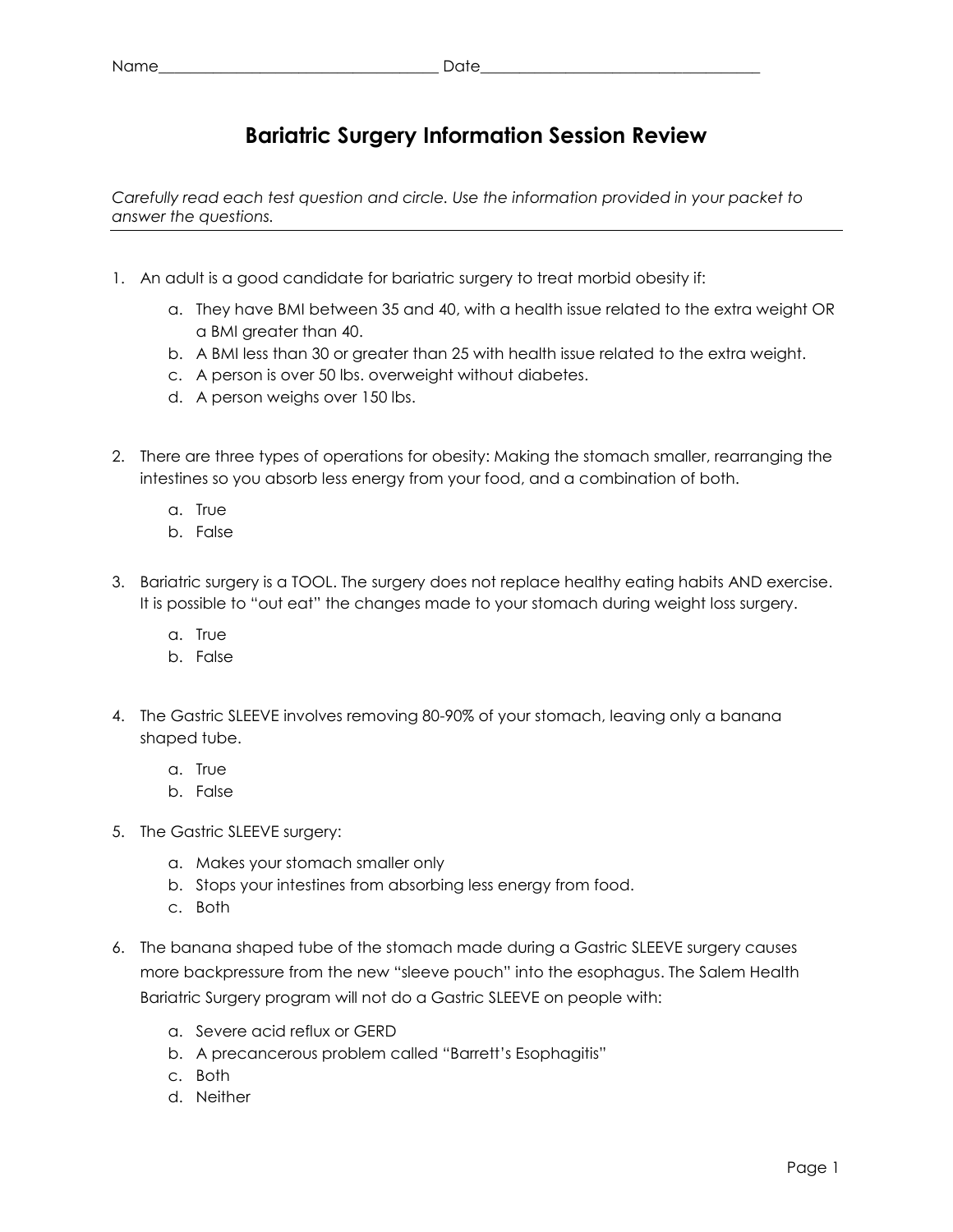- 7. The Gastric SLEEVE surgery involves \_\_\_\_\_\_\_ rearrangement of your internal organs than Gastric BYPASS surgery.
	- a. More
	- b. Less
- 8. The Gastric BYPASS surgery results in \_\_\_\_\_\_\_\_\_\_\_\_\_\_than the Gastric SLEEVE surgery.
	- a. Slightly faster and greater weight loss.
	- b. Slower and lesser weight loss.
- 9. Gastric Bypass surgery involves making a small pouch from your stomach and cutting and rerouting the small intestine. Food then bypasses most of the stomach and upper part of your small intestine so your body absorbs fewer calories.
	- a. True
	- b. False
- 10. People that have bariatric surgery can expect to lose 50% to 75% of their excess body weight. Some factors that affect weight loss are:
	- a. A persons starting weight
	- b. Type of bariatric surgery
	- c. Eating habits
	- d. Exercise and activity level
	- e. All of the above
- 11. Some complications that are possible during and after **Gastric BYPASS** surgery are:
	- a. Leaking from the new connections in the stomach and intestines
	- b. Bleeding due to surgery
	- c. Small bowel obstruction due to kinking in its new arrangement.
	- d. Clots in the deep leg veins
	- e. Infection at the incision areas
	- f. All of the above.
- 12. Some complications that are possible during and after **Gastric SLEEVE** surgery are:
	- a. Leaking from the staples placed in the stomach after making it smaller.
	- b. Bleeding due to surgery
	- c. Clots in the deep leg veins
	- d. Infection at the incision areas
	- e. Narrowing of the stomach tube
	- f. All of the above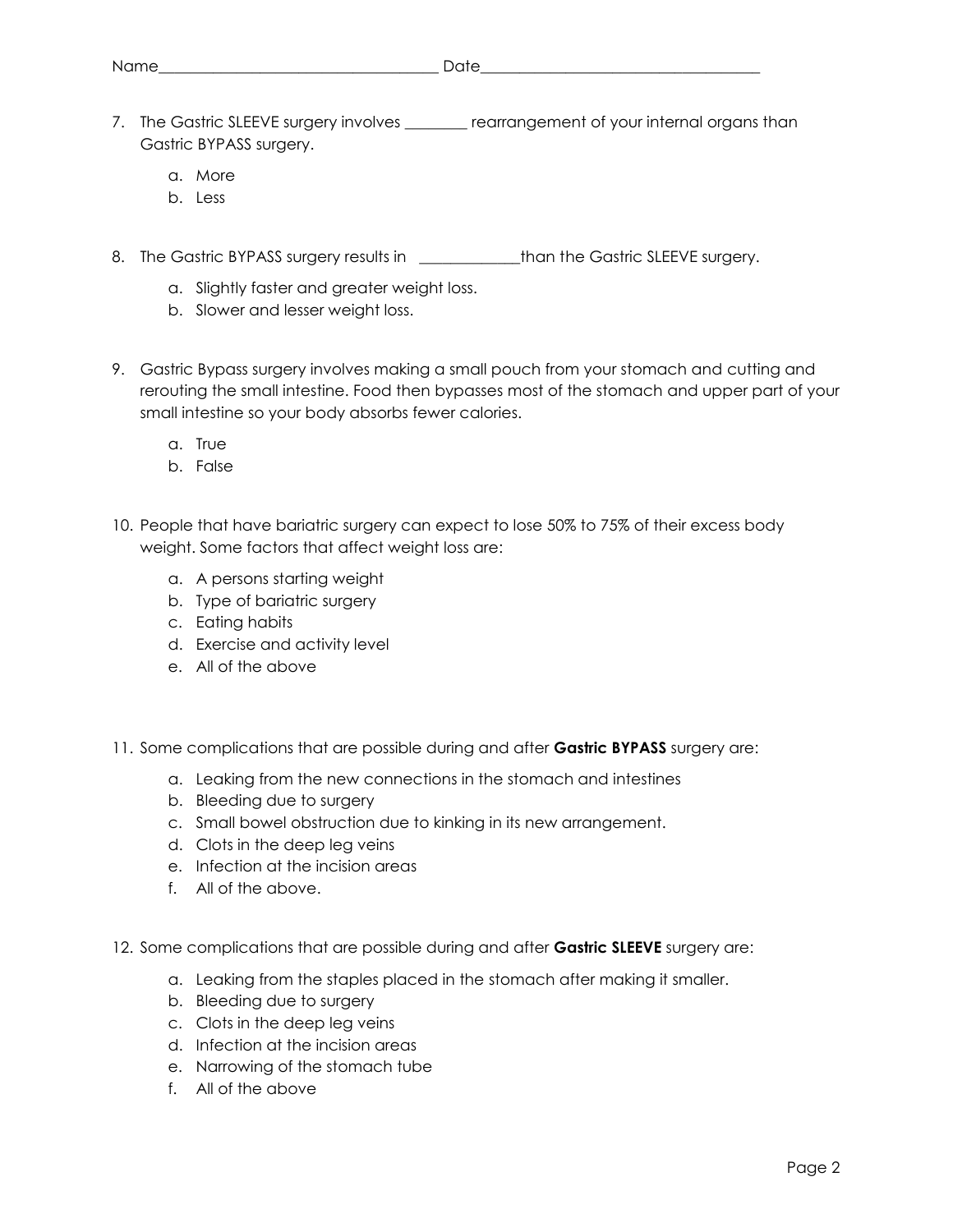- 13. About 2 weeks BEFORE surgery you will go on a :
	- a. High-calorie, high fiber, vegetarian diet
	- b. Low-carbohydrate diet with lots of protein
	- c. Sugar-free, noncarbonated, caffeine-free full liquid diet
- 14. AFTER surgery you will be on a liquid diet for 2 weeks, then liquids and soft foods for the second 2 weeks and then gradually add regular foods after that.
	- a. True
	- b. False
- 15. It is essential to follow up with the bariatric provider and dietitian to:
	- a. Check vitamin and mineral levels in your body
	- b. Help you understand the changes occurring after surgery
	- c. Make sure you are getting the right amount of nutrition your body needs.
	- d. Prevent regaining your weight after surgery
	- e. All of the above
- 16. After surgery certain products can cause major problems and should be avoided. These include all below **EXCEPT**:
	- a. Aspirin and NSAIDs ( for example: Motrin, Advil)
	- b. Alcohol
	- c. Tylenol
	- d. All tobacco products (cigarettes, vaping, chew etc.)
- 17. After surgery you will need to take certain vitamins for life including:
	- a. Calcium
	- b. Multivitamin
	- c. Sometimes iron
	- d. All of the above
- 18. Exercise is the key to maintaining long-term weight loss and health.
	- a. True
	- b. False
- 19. Dumping syndrome is a feeling of dizziness, nausea, fatigue, sweating and a large amount of diarrhea. This can occur after **Gastric Bypass** and is caused by:
	- a. Eating raw vegetables and fruits
	- b. Eating chicken or fish
	- c. Eating sweets and carbohydrates